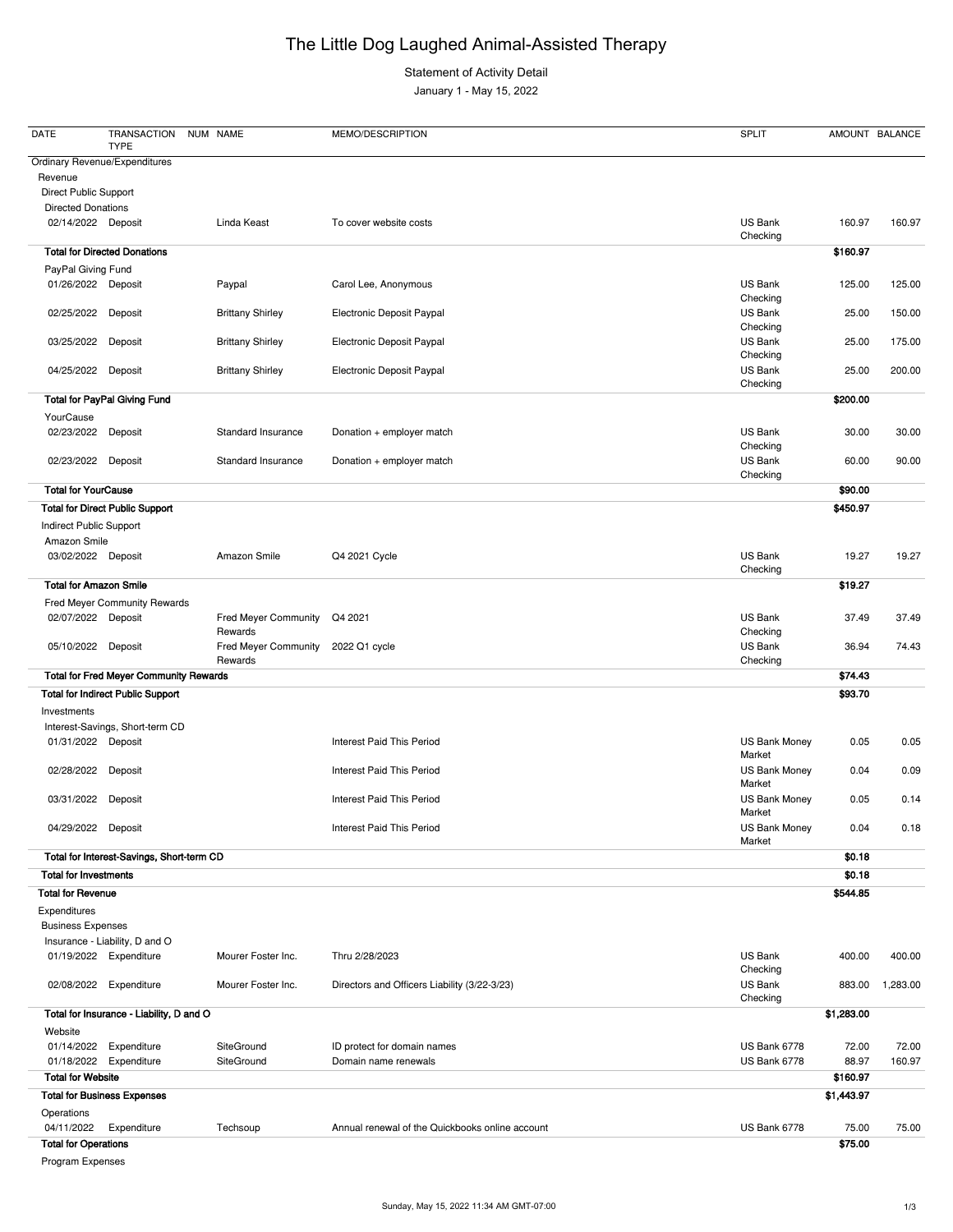## The Little Dog Laughed Animal-Assisted Therapy

Statement of Activity Detail

January 1 - May 15, 2022

| <b>DATE</b>                                         | <b>TRANSACTION</b><br><b>TYPE</b>                            |  | NUM NAME       | MEMO/DESCRIPTION                                                                                         | <b>SPLIT</b>               |          | AMOUNT BALANCE |
|-----------------------------------------------------|--------------------------------------------------------------|--|----------------|----------------------------------------------------------------------------------------------------------|----------------------------|----------|----------------|
|                                                     | Handler Recruitment & Training                               |  |                |                                                                                                          |                            |          |                |
| 03/11/2022                                          | Expenditure                                                  |  |                | Cash for kid assistants at tests, workshops                                                              | <b>US Bank</b><br>Checking | 200.00   | 200.00         |
| 03/29/2022                                          | Expenditure                                                  |  | Doggone Safe   | Access for 8 to a training video "THE REALLY REAL RELAXATION PROTOCOL.<br>PRESENTED BY SUZANNE CLOTHIER" | US Bank 6778               | 268.00   | 468.00         |
| <b>Total for Handler Recruitment &amp; Training</b> |                                                              |  |                |                                                                                                          |                            | \$468.00 |                |
|                                                     | <b>Clicker-Training Instructor</b><br>02/08/2022 Expenditure |  | Linda Hamilton | First 5 classes, 4 teams                                                                                 | US Bank                    | 1.087.50 | 1.087.50       |
|                                                     |                                                              |  |                |                                                                                                          | Checking                   |          |                |

Sunday, May 15, 2022 11:34 AM GMT-07:00